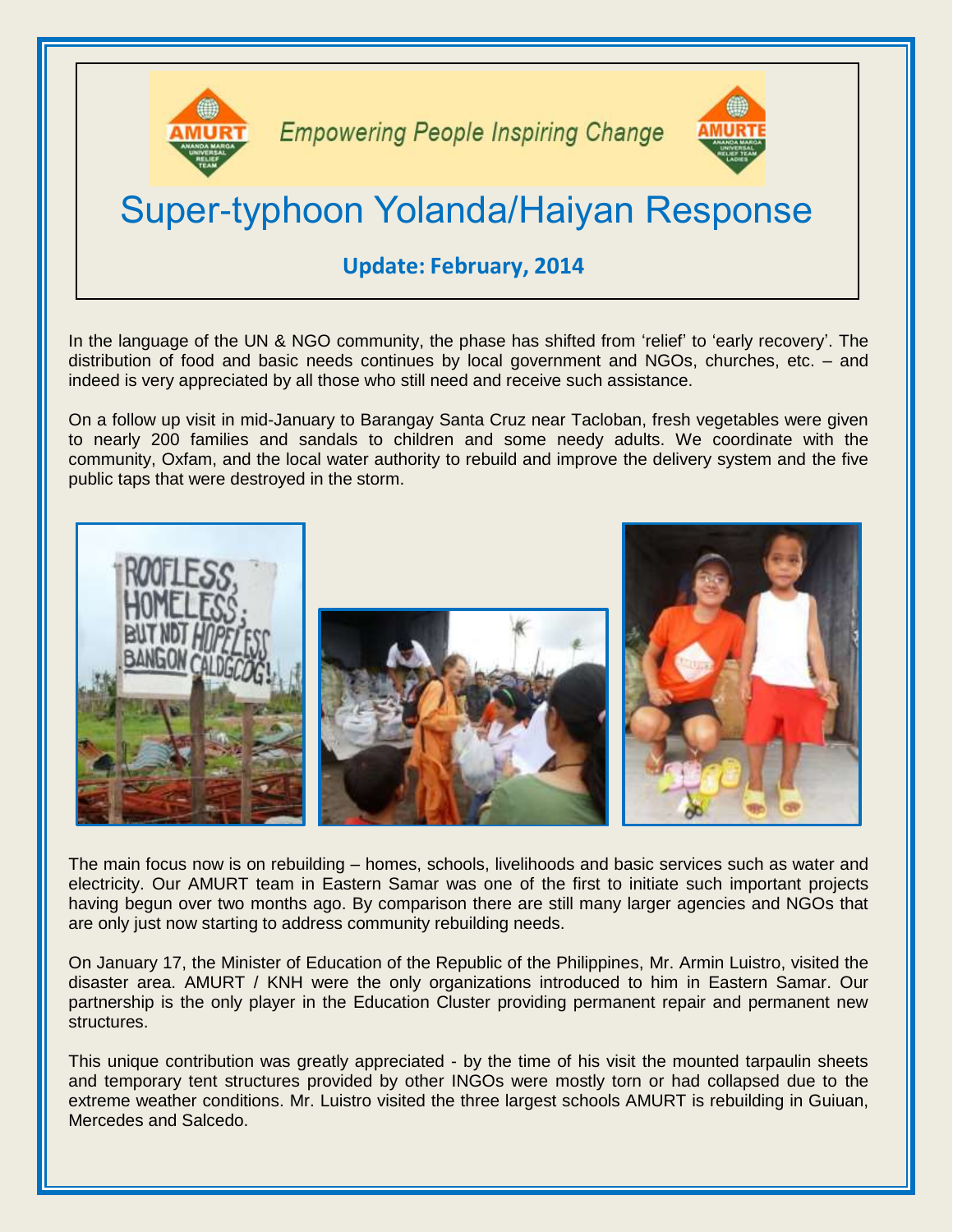He told our staff that he was impressed with their speed, their careful planning and their implementation: "AMURT is far ahead." Upon his return to Manila, Mr. Luistro intervened at the DNR (Department of Environment and Natural Resources) to help AMURT source good timber and had a nation-wide transport allowance issued for AMURT.





 *Minister of Education Mr. Armin Luistro with AMURT Engineer 'Boy' supervises school repairs at Dada Nirmalakrsnananda (Kurt Behringer) Central Elementary School in Mercedes Municipality*

**Other Important Visitors** included Herr Christoph Dehn, Director of KNH (Germany), KNH Country Director Maria Stella Echano - our funding partner for the ongoing work in Easter Samar; Mr. Roger Flores (Ramnath) and Mr. Fidencio Tani (Jiivan Deva) – President and Administrator respectively of AMURT Philippines, Inc.; together with Dada Bhaktapranananda.



*AMURT staff with KNH's Christoph Dehn, Maria Stella AMURT officers (and Dada) from Manila with teachers Echano, & local coordinator Ray "King" Padit of the Fisherman's Village school in Tacloban*



KNH staff came to inspect all works in progress: construction and repair of schools, day care centers, and permanent housing; psychosocial support work and training of teachers; livelihood restoration through training in organic agriculture and permaculture.

AMURT representatives from Manila made key contacts in the Tacloban City and the regional governments, inspected and assisted ongoing activities, met local community leaders and members and made a brief visit to Eastern Samar as well. Dada Pramananda and sister Maetreyii ('Jhaps') continue to attend various cluster meetings in Tacloban at which AMURT's work gained wider recognition.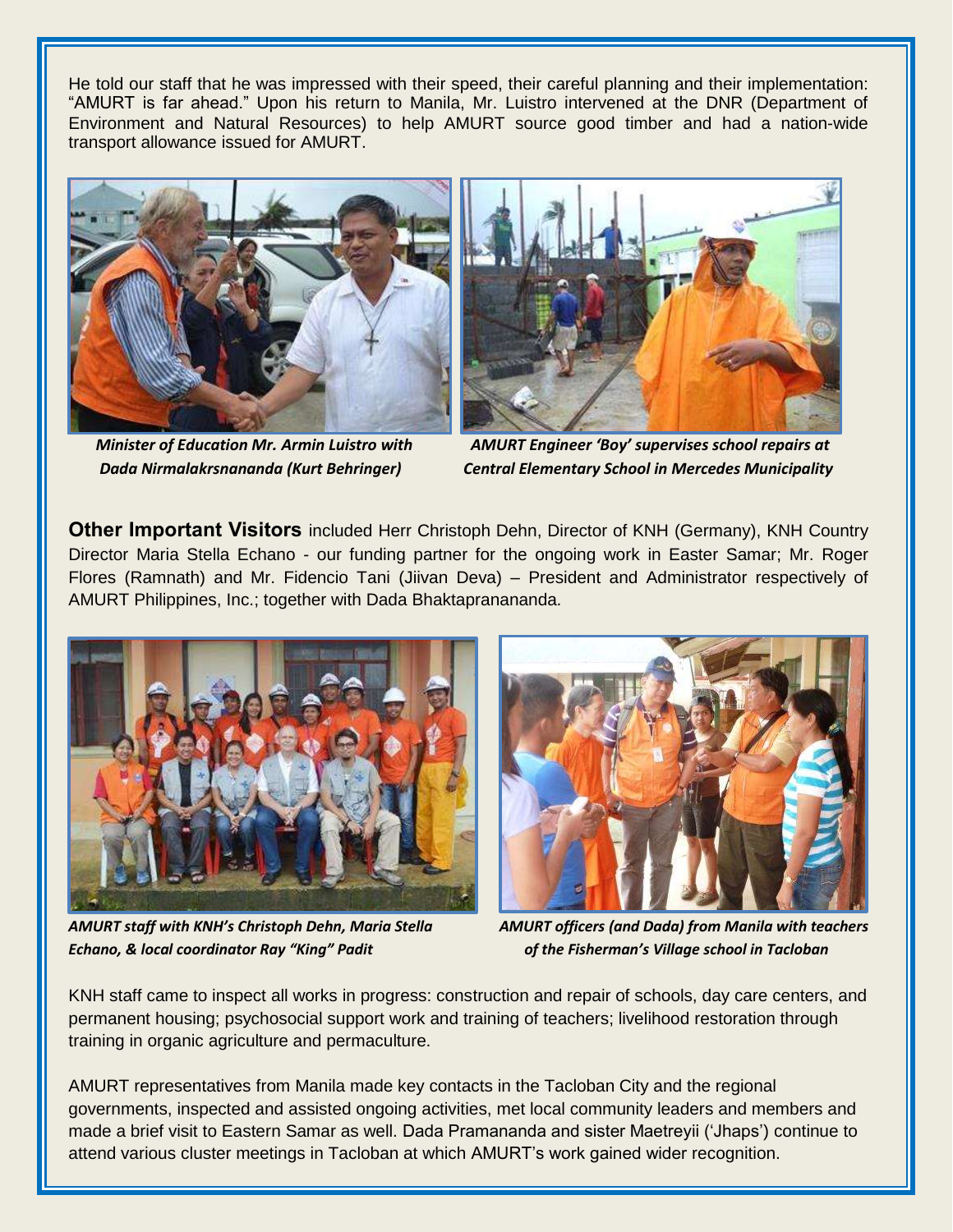#### **PSYCHOSOCIAL SUPPORT UPDATE**

Four more teachers have been trained; four more Barangays are being visited daily for programs with children and schools. The number of Barangays will increase from eight to fifteen in the coming months. On January 22<sup>nd</sup> – 23<sup>rd</sup> a training program entitled "Enhancing Psychosocial Support Capacities in Emergencies and Disasters" was conducted for 11 day care center teachers, one from each Barangay. The same program will now be held with the parents in those same communities. AMURTEL staff now includes seven teachers and one child psychology graduate.

#### **NEW HOMES, NEW WORK, NEW LIFE!**

In this first phase we selected the Barangays of Asgad and Jagnaya to establish model projects. Most residents were coconut plantation workers and many built their homes on the beach side. Now they will get new homes, relocated to nearby, safer land (some has been donated) as well as training in a new livelihood – organic farming on some of the plantation land.

One hundred and twenty new homes will be built with the active participation of their future occupants – through a pay-for-work scheme. Another fifty two houses are being repaired. In the same area as the housing complex an agricultural training center and small model farm is also being established. Training has already begun in composting with worms, soil enrichment, organic farming and permaculture. Enthusiastic and knowledgeable local trainers guide this work. Training will continue for six months. The Mayor requested AMURT to provide this training to all Barangays within the municipality. The local university may arrange land for this. Nearby municipalities are also keenly interested to receive training.





 *Diagram for new housing complex, the agric The new houses meet international standards for training center is in the upper left hand corner permanent structure (concrete & steel columns, etc.)*

Twenty school complexes each with 6 to 30 classrooms and multiple buildings will be repaired and/or rebuilt in this first phase as well as a similar number of day care centers. AMURT's staff now includes 164 professionals and skilled laborers. UNDA arranged an additional 120 unskilled laborers for a limited period to help clear the land for housing and farming. A four ton truck with dumping capacity has been purchased for the transport of materials and crews.